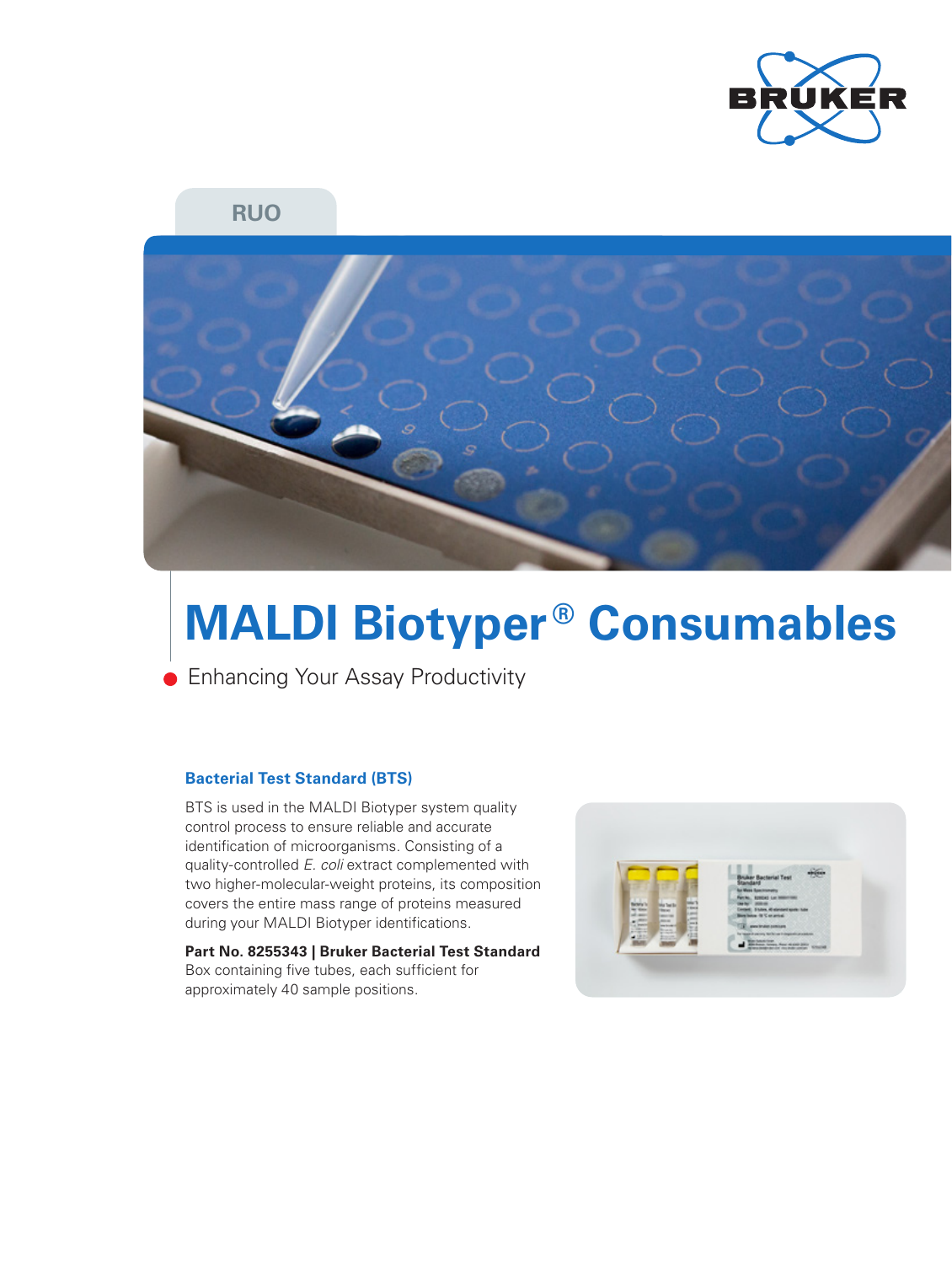## **HCCA (α-Cyano-4-hydroxycinnamic acid) Matrix**

Pre-portioned HCCA matrix provides easy and most convenient preparation of HCCA matrix solutions, easy to handle for sample preparation. Once dried together with the sample, the highly homogeneous crystals enable accurate and reproducible identification of microorganisms.

The pre-portioned HCCA has been developed especially for Bruker MALDI Biotyper systems and has gone through a purification process to ensure accurate results and maintain system cleanliness. This reduces the frequency of preventive maintenance cleans.

### **Part No. 8255344 | Bruker Matrix HCCA, portioned**

HCCA matrix for manual sample preparation: Box containing 10 vials, each sufficient for approximately 200 sample positions.

## **Part No. 1823405 | MBT Galaxy HCCA Matrix GPR**

HCCA matrix for the MBT Galaxy (for automated application of HCCA matrix and formic acid): Box containing 10 vials, each sufficient for approximately 500 sample positions.

## **MALDI Sepsityper® Kit 50**

Bruker's MALDI Sepsityper Kit enables identification of gram-negative, gram-positive bacteria and yeast directly from positive blood culture bottles within 20 minutes.

By eliminating the time-consuming step of subculturing microorganisms, the MALDI Sepsityper solution can reduce the turnaround time required by traditional positive blood culture identification workflows by up to 24 hours.

### **Part No. 8270170 | MALDI Sepsityper Kit 50**

Kit containing all reagents required for microorganism isolation from 50 positive blood culture samples.





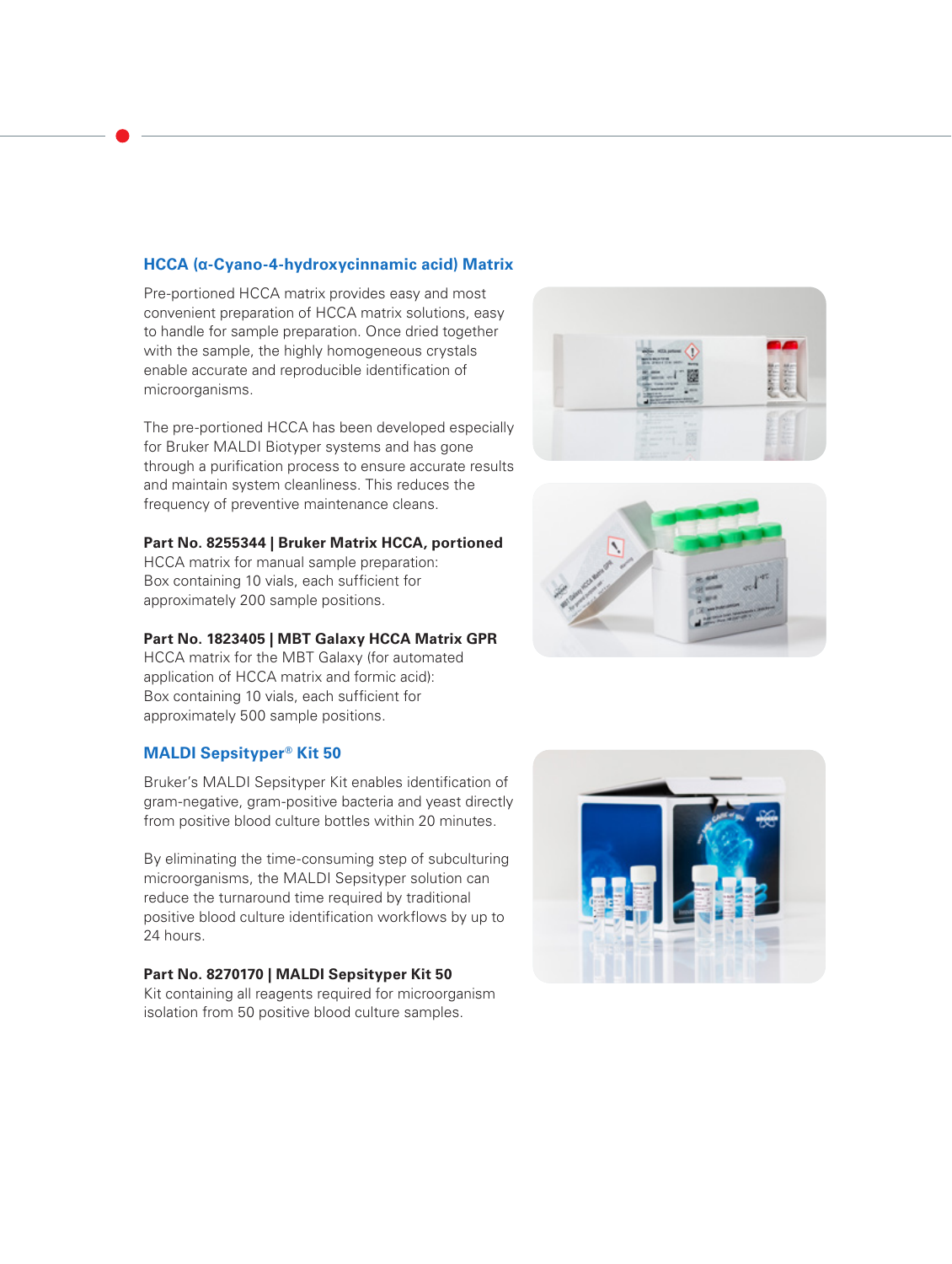#### **MBT STAR®-BL Assays**

The MBT STAR-BL (Selective Testing of Antibiotic Resistance Beta-Lactamase) assays enable the rapid phenotypic testing of bacteria for their hydrolyzing enzymatic activity towards ß-lactam antibiotics. Carefully selected benchmark antibiotics are used in the kits to represent different ß-lactam enzyme classes. The assay principle is based on the detection of specific mass shifts of the benchmark antibiotics which occur when they are hydrolyzed by ß-lactamase producing bacteria. These very specific mass shifts can be detected by the MALDI Biotyper and are analyzed and reported by the MBT STAR-BL software module.

The assays can be performed on isolates from overnight cultures or on a Sepsityper pellet (see above Sepsityper Kit).

### **Part No. 1867701 | MBT STAR-Carba Kit**

The STAR-Carba kit allows the detection of the enzymatic activity of prevalent class A, B or D carbapenemases by a rapid 30-60 min test. The kit includes all necessary reagents together with a benchmark carbapenem for 20 (each as single analysis) up to 58 test samples (in one run).

#### **Part No. 1867704 | MBT STAR-Cepha Kit**

The STAR-Cepha kit allows the detection of the enzymatic activity of ESBL (Extended Spectrum Beta-Lactamases) or AmpC by using a 3<sup>rd</sup> generation cephalosporin benchmark antibiotic. The kit includes all necessary reagents for 20 until up to 94 test samples.

### **Part No. 1818702 | MBT STAR ACS**

This Antibiotic Calibration Standard contains 4 selected peptides which cover the lower molecular mass area in order to achieve a proper calibration in the mass range of the antibiotics. Consisting of 5 tubes for approximately 20 calibration spots each.